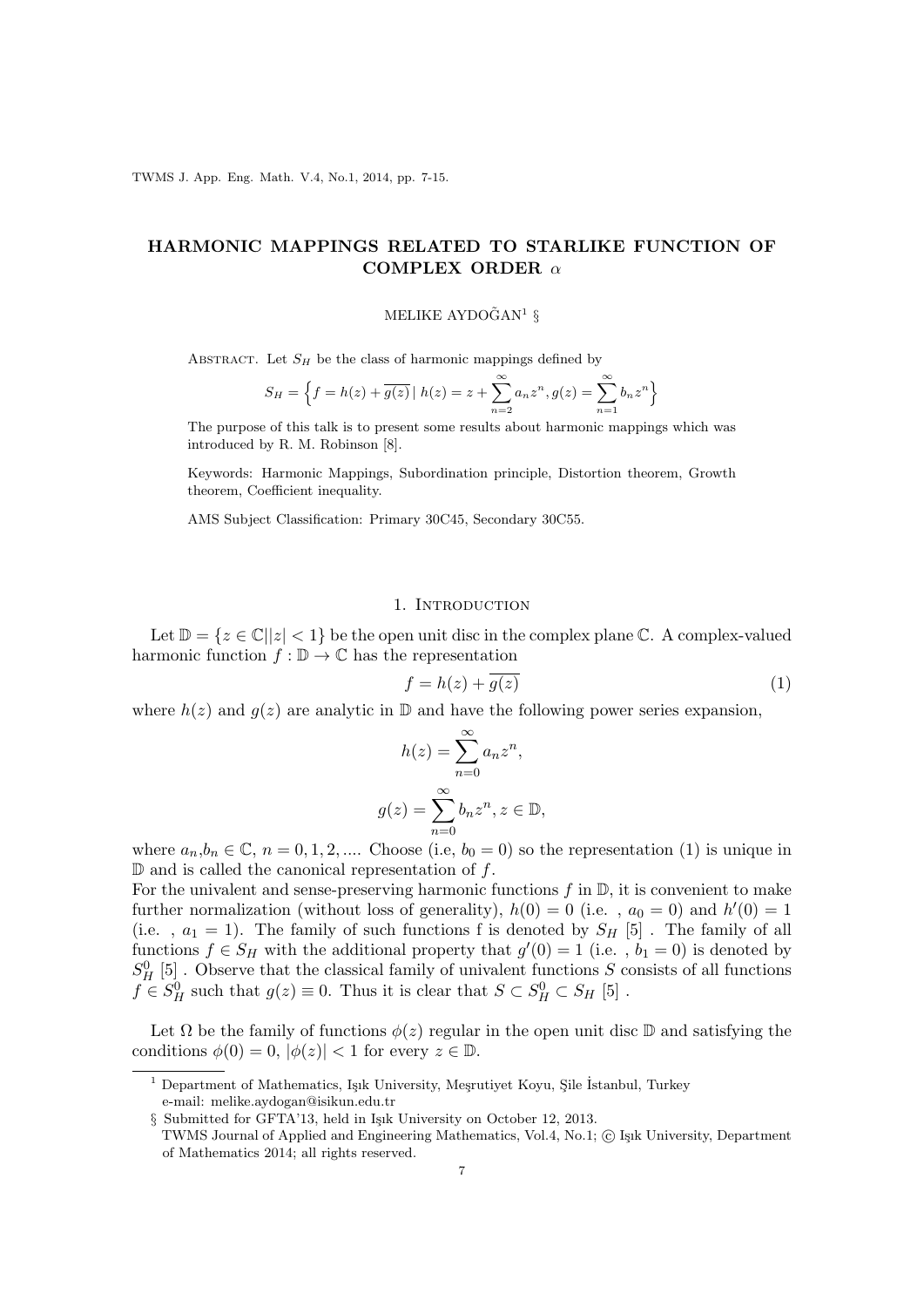For arbitrary fixed numbers *A*, *B*,  $-1 \leq B < A \leq 1$  denote by  $P(A, B)$ , the family of functions  $p(z) = 1 + p_1 z + p_2 z^2 + \dots$  regular in  $\mathbb{D}$  and such that  $p(z)$  is in  $P(A, B)$  if and only if

$$
p(z) = \frac{1 + A\phi(z)}{1 + B\phi(z)},\tag{2}
$$

for some function  $\phi(z) \in \Omega$  and every  $z \in \mathbb{D}$ . This class was introduced by Janowski W. [6].

We note that if we give special values to *A* and *B* we obtain the following classes.

- i.  $P(1,−1)$  is the set defined by  $Rep(z) > 0$ , which is Caratheodory class [1],
- ii.  $P(1-2\alpha,-1), 0 \leq \alpha < 1$  is the set defined by  $Rep(z) > \alpha$ ,
- iii.  $P(1,0)$  is the set defined by  $|p(z)-1|<1$
- iv.  $P(\alpha, 0)$ ,  $0 < \alpha < 1$  is the set defined by  $|p(z) 1| < \alpha$ ,
- v.  $P(1, -1 + \frac{1}{M})$ ,  $M > \frac{1}{2}$  is the set defined by  $|p(z) M| < M$ ,  $P(\alpha, -\alpha)$ ,  $0 < \alpha < 1$ is the set defined by  $\left| \right|$ *p*(*z*)*−*1 *p*(*z*)+1  $\vert < \alpha$ .

Moreover, let  $S^*(1-b)$  be denote the the family of functions  $h(z) = z + a_2 z^2 + a_3 z^3 + \dots$  regular in D and such that  $h(z)$  is in  $S^*(1-b)$  if and only if

$$
1 + \frac{1}{b}(z\frac{h'(z)}{h(z)} - 1) = p(z), b \neq 0, complex
$$
 (3)

for some  $p(z) \in P(-1, 1)$  and all  $z \in \mathbb{D}$ . At the same time we note that if we give special values to *b* we obtain the following subclasses of starlike functions.

- i. For  $b = 1$ ,  $S^*(0)$  is the class of starlike functions [5],
- ii. for  $b = 1 \alpha$ ,  $0 \leq \alpha < 1$ ,  $S^*(\alpha)$  is the class of starlike functions of order  $\alpha$ . [5],
- iii. for  $b = e^{-i\lambda} \cos \lambda$ ,  $|\lambda| < \frac{\pi}{2}$  $\frac{\pi}{2}$  is the class of  $\lambda$ −spirallike functions [5],
- iv. for  $b = (1 \alpha)e^{-i\lambda} \cos \lambda$ ,  $0 \leq \alpha < 1$ ,  $\lambda < \frac{\pi}{2}$  is the class of  $\lambda$ -spirallike functions of order  $\alpha$ , [5], and the class  $S^*(1-b)$  was introduced by M. A. Nasr and M. K. Aouf [7].

Let  $s_1(z) = z + d_2 z^2 + ...$  and  $s_2(z) = z + e_2 z^2 + ...$  be elements of *F*. If there exists  $\phi(z) \in \Omega$  such that  $s_1(z) = s_2(\phi(z))$ , then we say that  $s_1(z)$  is sunbordinate to  $s_2(z)$  and we write  $s_1(z)$  *≺*  $s_2(z)$ . Specially if  $s_2(z)$  is univalent in **D**, then  $s_1(z)$  *≺*  $s_2(z)$  if and only if *S*<sub>1</sub>( $\mathbb{D}$ ) ⊂ *S*<sub>2</sub>( $\mathbb{D}$ ) and *S*<sub>1</sub>(0) = *S*<sub>2</sub>(0) implies *S*<sub>1</sub>( $\mathbb{D}$ <sub>*r*</sub>) ⊂ *S*<sub>2</sub>( $\mathbb{D}$ *r*). [3]

In this paper we will investigate the class of harmonic mappings defined by

$$
S_H^*(A, B, 1 - b) = \left\{ f = h(z) + \overline{g(z)} \mid w(z) = \frac{g'(z)}{h'(z)} \prec b_1 \frac{1 + A\phi(z)}{1 + B\phi(z)}, h(z) \in S^*(1 - b) \right\} (4)
$$

**Lemma 1.1.**  $(|5|)$  Let  $\phi(z)$  be regular in the open unit disc  $\mathbb{D}$  with  $\phi(0) = 0$  and  $|\phi(z)| < 1$ . *If*  $|\phi(z)|$  *attains its maximum value on the circle*  $|z| = r$  *at the point*  $z_1$ *, then we have*  $z_1.\phi'(z) = k\phi(z_1)$  *for some*  $k \geq 1$ *.* 

### 2. Main Results

**Theorem 2.1.** *Let*  $f = (h(z) + g(z))$  *be an element of*  $S_H^*(A, B, 1 - b)$ *. Then* 

$$
\frac{g(z)}{h(z)} \prec b_1 \frac{1+Az}{1+Bz},\tag{5}
$$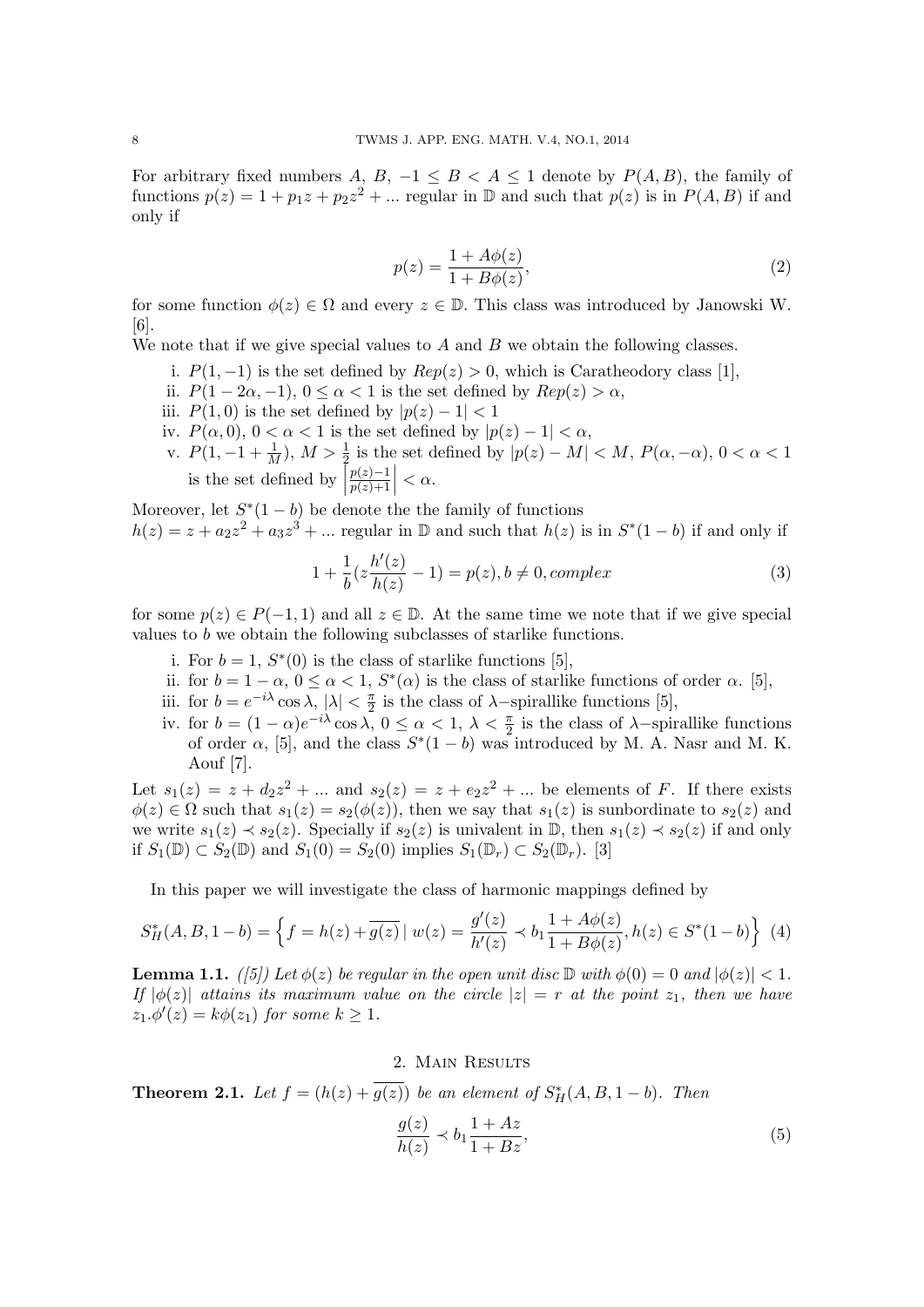*Proof.* Since  $f = h(z) + g(z)$  be an element of  $S_H^*(A, B, 1 - b)$ , then

$$
\frac{g'(z)}{h'(z)} \prec b_1 \frac{1 + Az}{1 + Bz} \Rightarrow \frac{1}{b_1} \frac{g'(z)}{h'(z)} = \frac{1 + A\phi(z)}{1 + B\phi(z)} \Rightarrow
$$
\n
$$
\left| \frac{1}{b_1} \frac{g'(z)}{h'(z)} - \frac{1 - ABr^2}{1 - B^2r^2} \right| \le \frac{(A - B)r}{1 - B^2r^2} \Rightarrow
$$
\n
$$
|b_1| \frac{1 - Ar}{1 - Br} \le \left| \frac{g'(z)}{h'(z)} \right| \le |b_1| \frac{1 + Ar}{1 + Br}
$$
\n(6)

Therefore the relations (6) shows that the values of  $\left(\frac{g'(z)}{h'(z)}\right)$  $\frac{g(z)}{h'(z)}$  are in the disc

$$
D_r(b_1) = \begin{cases} \frac{g'(z)}{h'(z)} \mid \left| \frac{g'(z)}{h'(z)} - \frac{b_1(1 - AB)r^2}{1 - B^2r^2} \right| \le \frac{|b_1|(1 - AB)r^2}{1 - B^2r^2}, & B \ne 0; \\ \frac{g'(z)}{h'(z)} \mid \left| \frac{g'(z)}{h'(z)} - b_1 \right| \le |b_1| \, Ar, & B = 0. \end{cases}
$$
(7)

Now we define a function  $\phi(z)$  by

$$
\frac{g(z)}{h(z)} = b_1 \frac{1 + A\phi(z)}{1 + B\phi(z)}\tag{8}
$$

then  $\phi(z)$  is analytic in  $\mathbb{D}$  and  $\phi(0) = 0$ . Now we need to show that  $|\phi(z)| < 1$ . If we take derivative from (8), we obtain

$$
\frac{g'(z)}{h'(z)} = b_1 \left[ \frac{1 + A\phi(z)}{1 + B\phi(z)} + \frac{(A - B)z\phi'(z)}{(1 + B\phi(z))^2} \frac{h(z)}{zh'(z)} \right]
$$
(9)

On the other hand since  $h(z) \in S^*(1-b)$ , then

$$
\left| z \frac{h'(z)}{h(z)} - \frac{1 + (2b - 1)r^2}{1 - r^2} \right| \le \frac{2 |b| \, r}{1 - r^2} \tag{10}
$$

$$
z\frac{h'(z)}{h(z)} - \frac{1 + (2b - 1)r^2}{1 - r^2} = \frac{2|b|}{1 - r^2}e^{i\theta} \Rightarrow \tag{11}
$$

$$
z\frac{h'(z)}{h(z)} = \frac{1 + (2b - 1)r^2}{1 - r^2} + \frac{2|b|r}{1 - r^2}e^{i\theta} \Rightarrow
$$
 (12)

this shows that the boundary value  $\frac{h(z)}{zh'(z)}$  is

$$
\frac{1-r^2}{1+2\,|b|\,r e^{i\theta}+(2b-1)r^2}
$$

If we use Jack's Lemma in this step we can write,

$$
w(z_1) = \frac{g'(z_1)}{h'(z_1)} = \begin{cases} b_1(\frac{1+A(\phi_{z_1})}{1+B\phi(z_1)} + \frac{k(A-B)\phi(z_1)}{(1+B\phi(z_1))^2} \frac{1-r^2}{1+2|b|re^{i\theta}+(2b-1)r^2}) \notin w(\mathbb{D}_r(b_1)), \quad B \neq 0; \\ b_1[(1+A\phi(z_1)) + kA\phi(z_1) \frac{1-r^2}{1+2|b|re^{i\theta}+(2b-1)r^2}] \notin w(\mathbb{D}_r(b_1)), \quad B = 0. \end{cases}
$$
(13)

because  $|\phi(z_1)| = 1$  and  $k \geq 1$ . But this is contradiction to the condition

$$
\frac{g'(z)}{h'(z)} \prec b_1 \frac{1+Az}{1+Bz}
$$

and so have  $|\phi(z)| < 1$  for all  $z \in \mathbb{D}$ .

 $\Box$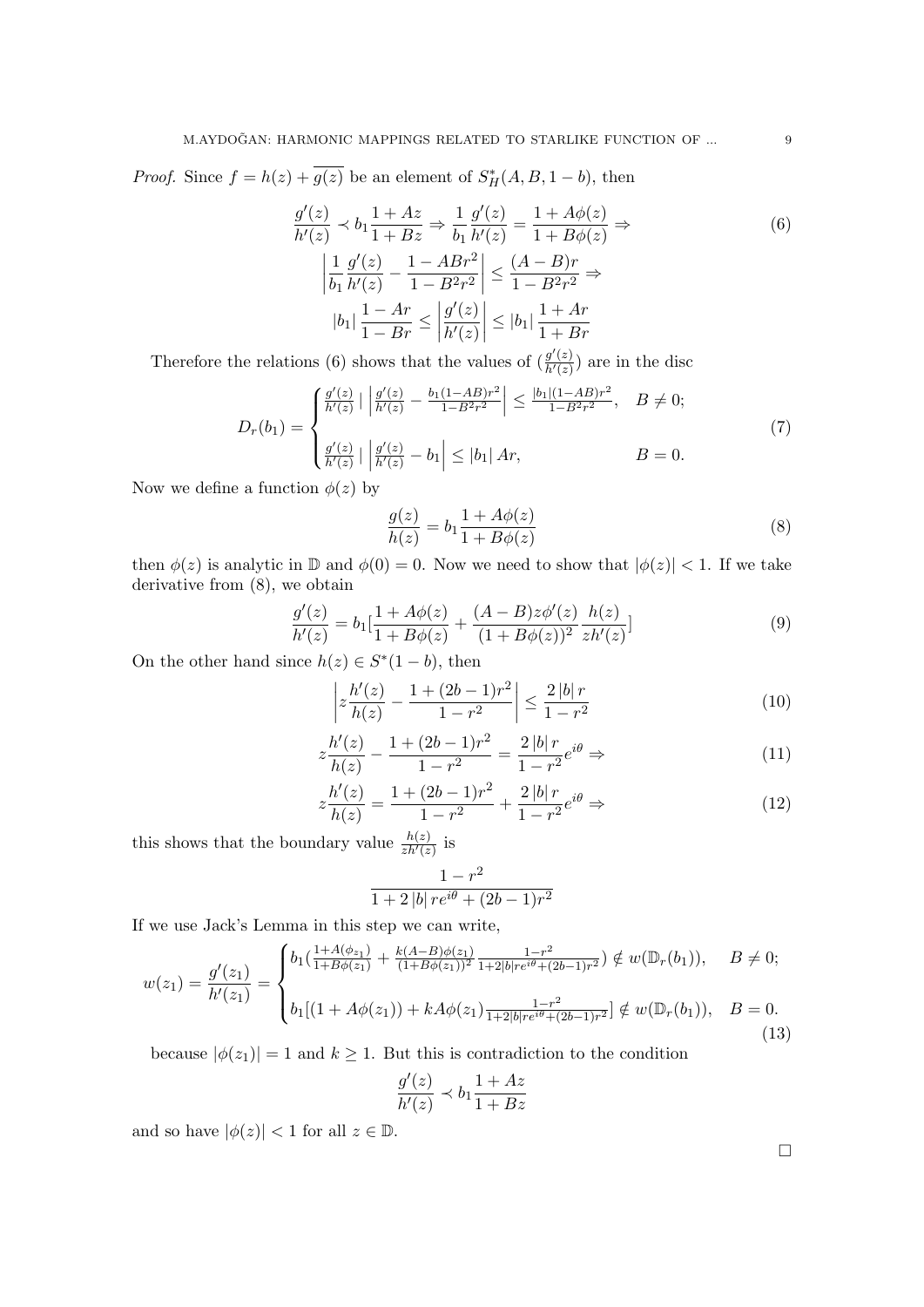**Lemma 2.1.** *Let*  $f = (h(z) + g(z))$  *be an element of*  $S^*(1-b)$ *. Then r*(1 *− r*) *|b|−Reb*  $\frac{r(1 - r)^{|b| - Reb}}{(1 + r)^{|b| + Reb}} \leq |h(z)| \leq \frac{r(1 + r)^{|b| - Reb}}{(1 - r)^{|b| + Reb}}$  $\frac{(1 + r)}{(1 - r)^{|b| + Reb}}$  (14)

Proof. Since 
$$
f = (h(z) + \overline{g(z)}) \in S^*(1 - b)
$$
,  
\n
$$
Re[1 + \frac{1}{b}(z\frac{h'(z)}{h(z)} - 1)] > 0 \Rightarrow 1 + \frac{1}{b}(z\frac{h'(z)}{h(z)} - 1) = \frac{1 + \phi(z)}{1 - \phi(z)}
$$
\n
$$
\frac{1}{b}(z\frac{h'(z)}{h(z)} - 1) = \frac{1 + \phi(z) - 1 + \phi(z)}{1 - \phi(z)} \Rightarrow
$$
\n
$$
z\frac{h'(z)}{h(z)} = \frac{2b\phi(z)}{1 - \phi(z)} + 1 \Rightarrow
$$
\n
$$
z\frac{h'(z)}{h(z)} = \frac{1 + (2b - 1)\phi(z)}{1 - \phi(z)} \Rightarrow z\frac{h'(z)}{h(z)} < \frac{1 + (2b - 1)z}{1 - z}
$$
\n
$$
Re[1 + \frac{1}{b}(z\frac{h'(z)}{h(z)} - 1)] > 0 \Rightarrow 1 + \frac{1}{b}(z\frac{h'(z)}{h(z)} - 1) = \frac{1 + \phi(z)}{1 - \phi(z)} = p(z) \Rightarrow
$$
\n
$$
1 + \frac{1}{b}(z\frac{h'(z)}{h(z)} - 1) < \frac{1 + z}{1 - z} \Rightarrow
$$
\n
$$
\left| [1 + \frac{1}{b}(z\frac{h'(z)}{h(z)} - 1)] - \frac{1 + r^2}{1 - r^2} \right| \le \frac{2r}{1 - r^2} \Rightarrow
$$
\n
$$
\left| \frac{1}{b}(z\frac{h'(z)}{h(z)} - 1) + (1 - \frac{1 + r^2}{1 - r^2}) \right| \le \frac{2r}{1 - r^2}
$$
\n
$$
\left| \frac{1}{b}(z\frac{h'(z)}{h(z)} - 1) - \frac{2r^2}{1 - r^2} \right| \le \frac{2r}{1 - r^2}
$$
\n
$$
\left| \frac{h'(z)}{h(z)} - \frac{1 - r^2 + 2br^2}{1 - r^2} \right| \le \frac{2|b|r}{1 - r^2}
$$
\n
$$
\left| z\frac{h'(z)}{h(z)} - \frac{1 + (2b - 1)r^2}{1 - r^2} \right| \le \frac{2|b|r}{
$$

If we take  $b = x + iy$ , then we can write the following relations

$$
\left| z \frac{h'(z)}{h(z)} - \frac{1 + (2(x + iy) - 1)r^2}{1 - r^2} \right| \le \frac{2|b|r}{1 - r^2}
$$

$$
\left| z \frac{h'(z)}{h(z)} - \left( \frac{1 + (2x - 1)r^2}{1 - r^2} + i \frac{yr^2}{1 - r^2} \right) \right| \le \frac{2|b|r}{1 - r^2}
$$

$$
Re(z \frac{h'(z)}{h(z)} - \frac{1 + (2x - 1)r^2}{1 - r^2} - i \frac{yr^2}{1 - r^2}) = Re(z \frac{h'(z)}{h(z)} - \frac{1 + (2x - 1)r^2}{1 - r^2}) \tag{18}
$$

If we use the following property in the inequality (17) and equality (18) then,

$$
-|z| \leq Re z \leq |z|
$$
  

$$
-\frac{2|b|r}{1-r^2} \leq Re(z\frac{h'(z)}{h(z)} - \frac{1+(2x-1)r^2}{1-r^2}) \leq \frac{2|b|r}{1-r^2}
$$
 (19)

$$
\frac{1-2|b| \, r + (2x-1)r^2}{1-r^2} \leq Re z \frac{h'(z)}{h(z)} \leq \frac{1+2|b| \, r + (2x-1)r^2}{1-r^2}.\tag{20}
$$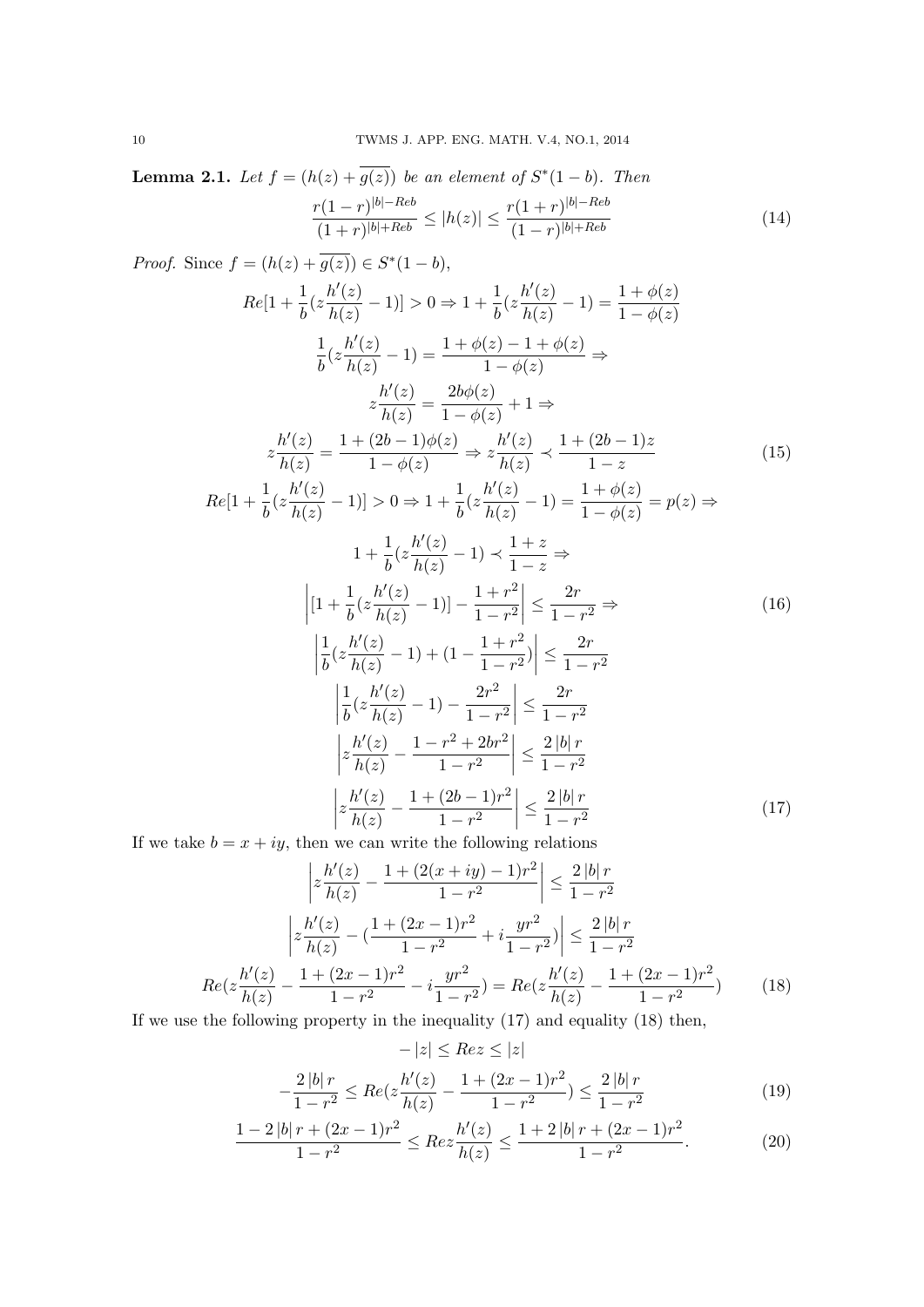Using the well known equality

$$
Re z \frac{h'(z)}{h(z)} = r \frac{\partial}{\partial r} \log |h(z)|
$$

we can get

$$
\frac{1-2|b|r+(2x-1)r^2}{1-r^2} \le r\frac{\partial}{\partial r}\log|h(z)| \le \frac{1+2|b|r+(2x-1)r^2}{1-r^2}
$$
(21)

After simple calculations and taking integration in inequality  $(21)$  from 0 to *r*, we get the result easily.

$$
\Box
$$

**Lemma 2.2.** *Let*  $f = (h(z) + g(z))$  *be an element of*  $S_H^*(A, B, 1 - b)$ *. Then*  $F(|b|, Reb, -r)(1-2|b|r-|2b-1|r^2) \le |h'(z)| \le F(|b|, Reb, r)(1+2|b|r+|2b-1|r^2)$  $(22)$ 

*where*

$$
F(|b|, Reb, r) = \frac{(1+r)^{|b|-Reb-1}}{(1-r)^{|b|+Reb+1}}
$$

*Proof.* If  $f = (h(z) + g(z))$  be an element of  $S_H^*(A, B, 1 - b)$  the transformation

$$
(\frac{1+(2b-1)z}{1-z})
$$

maps  $|z| = r$  onto the disc with the centre

$$
C(r) = \frac{1 + (2b - 1)r^2}{1 - r^2}
$$

and the radius

$$
\rho(r) = \frac{2|b| \, r}{1 - r^2}
$$

Therefore we can write

$$
\left| z \frac{h'(z)}{h(z)} - \left( \frac{1 + (2b - 1)z}{1 - z} \right) \right| \le \frac{2 |b| r}{1 - r^2}
$$
 (23)

If we use the property

$$
|z_1| - |z_2| \le |z_1 - z_2| \le |z_1| + |z_2|
$$

in the inequality (23) then,

$$
\left| z \frac{h'(z)}{h(z)} \right| - \left| \frac{1 + (2b - 1)r^2}{1 - r^2} \right| \le \left| z \frac{h'(z)}{h(z)} - \frac{1 + (2b - 1)r^2}{1 - r^2} \right| \le \frac{2|b| \, r}{1 - r^2} \tag{24}
$$

$$
\left| z \frac{h'(z)}{h(z)} \right| \le \frac{2|b| \, r}{1 - r^2} + \left| \frac{1 + (2b - 1)r^2}{1 - r^2} \right| \tag{25}
$$

$$
\Rightarrow \left| z \frac{h'(z)}{h(z)} \right| \le \frac{1 + 2|b| \, r + |2b - 1| \, r^2}{1 - r^2} \tag{26}
$$

On the other hand after simple calculations from inequality (23) then we take,

$$
\frac{1 - 2|b|r - |2b - 1|r^2}{1 - r^2} \le \left| z \frac{h'(z)}{h(z)} \right| \tag{27}
$$

If we use the inequalities (26) and (27)

$$
\frac{1-2|b|r - |2b-1|r^2}{1-r^2} \le \left| z \frac{h'(z)}{h(z)} \right| \le \frac{1+2|b|r + |2b-1|r^2}{1-r^2} \tag{28}
$$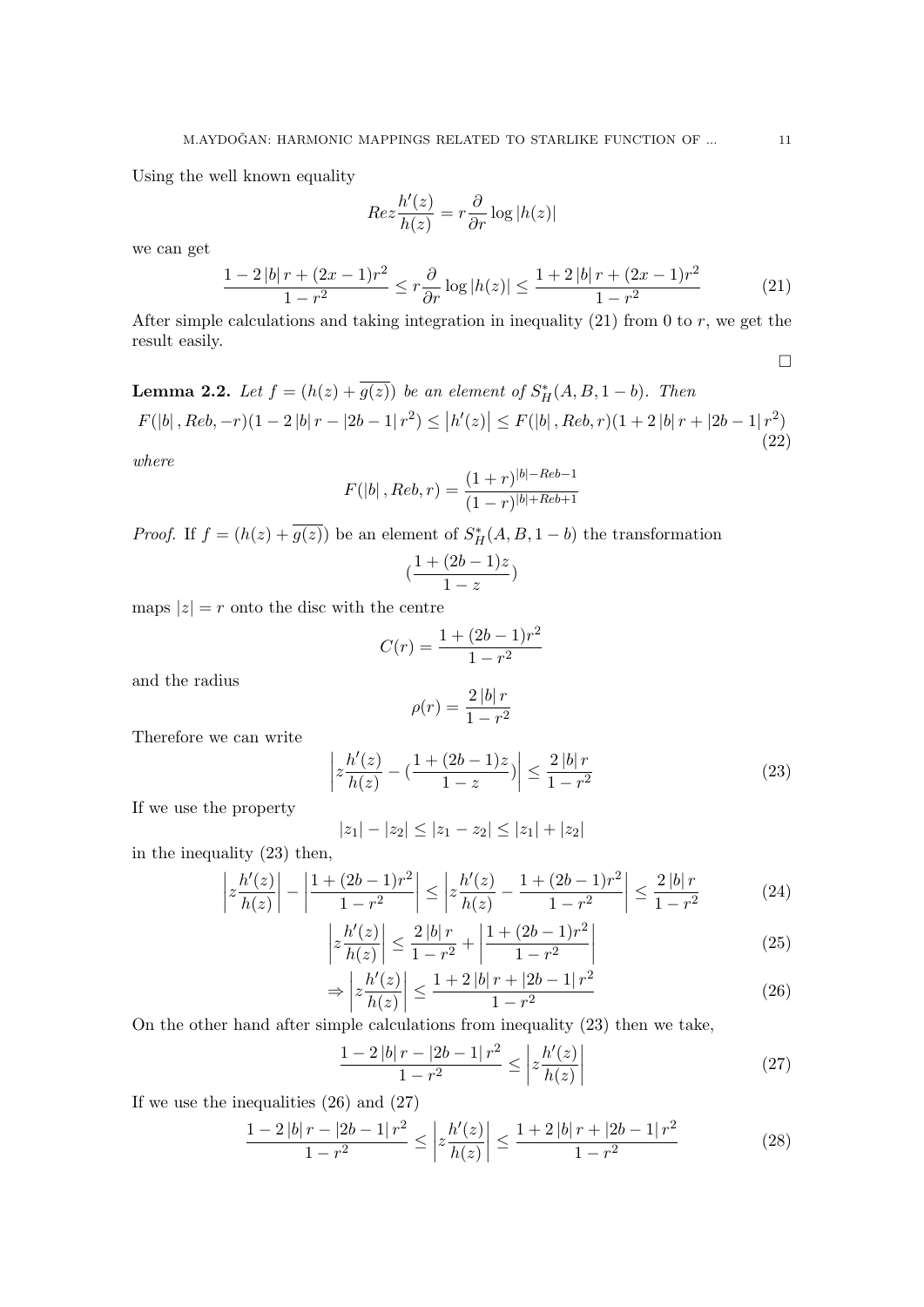Here by using Lemma 2*.*1, we get the result.

**Theorem 2.2.** *Let*  $f = (h(z) + g(z))$  *be an element of*  $S_H^*(A, B, 1 - b)$ *. Then* 

$$
\begin{cases}\n\frac{|b_1|(1-Ar)}{1-Br}F(|b|, Reb, -r)(1-2|b|r-|2b-1|r^2) \le |g'(z)| \le \\
\frac{|b_1|(1+Ar)}{1+Br}F(|b|, Reb, r)(1+2|b|r+|2b-1|r^2), & B \neq 0; \\
|b_1|(1-Ar)F(|b|, Reb, -r)(1-2|b|r-|2b-1|r^2) \le |g'(z)| \le \\
|b_1|(1+Ar)F(|b|, Reb, r)(1+2|b|r+|2b-1|r^2), & B = 0.\n\end{cases}
$$
\n(29)

$$
|b_1| (1 + Ar)F(|b|, Reb, r)(1 + 2|b|r + |2b - 1|r^2), \qquad B = 0.
$$
  

$$
\begin{cases} \frac{|b_1|(1 - Ar)}{1 - Br} \frac{r(1 - r)|b| - Reb}{(1 + r)|b| + Reb} \le |g(z)| \le \frac{|b_1|(1 + Ar)}{1 + Br} \frac{r(1 + r)|b| - Reb}{(1 - r)|b| + Reb}, \qquad B \neq 0; \end{cases}
$$
(30)

$$
\left( |b_1| (1 - Ar)^{\frac{r(1-r)^{|b|-Reb}{(1+r)^{|b|+Reb}}} \le |g(z)| \le |b_1| (1+Ar)^{\frac{r(1+r)^{|b|-Reb}{(1-r)^{|b|+Reb}}}, B = 0. \right)
$$

*Proof.* Using the definition of  $S_H^*(A, B, 1-b)$ , then we write

$$
\begin{cases} \left| \frac{g'(z)}{h'(z)} - \frac{b_1(1 - ABr^2)}{1 - Br^2} \right| \le \frac{|b_1|(A - B)r}{1 - B^2r^2}, \quad B \ne 0; \\ \left| \frac{g'(z)}{h'(z)} - b_1 \right| \le |b_1| \, Ar, \qquad B = 0. \end{cases} \tag{31}
$$

these inequalities can be written in the following form

$$
\begin{cases} \frac{|b_1|(1-Ar)}{1-Br} \le \left| \frac{g'(z)}{h'(z)} \right| \le \frac{|b_1|(1+Ar)}{1+Br}, & B \ne 0; \\ |b_1|(1-Ar) \le \left| \frac{g'(z)}{h'(z)} \right| \le |b_1|(1+Ar), & B = 0. \end{cases}
$$
(32)

and using Theorem 2*.*1 we can write

$$
\begin{cases} \frac{|b_1|(1-Ar)}{1-Br} \le \left| \frac{g(z)}{h(z)} \right| \le \frac{|b_1|(1+Ar)}{1+Br}, & B \ne 0; \\ \left| b_1 \right| (1-Ar) \le \left| \frac{g(z)}{h(z)} \right| \le |b_1| (1+Ar), & B = 0. \end{cases}
$$
(33)

Finally if we use Lemma 2.1 and Lemma 2.2 respectively in the inequalities  $(32)$  and  $(33)$ , we get the result.

**Lemma 2.3.** Let 
$$
f = (h(z) + \overline{g(z)})
$$
 be an element of  $S_H^*(A, B, 1 - b)$ , then  
\n
$$
\begin{cases}\n\frac{|b_1|(1-Ar)}{1-Br} \le |w(z)| \le \frac{|b_1|(1+Ar)}{1+Br}, & B \neq 0; \\
|b_1|(1-Ar) \le |w(z)| \le |b_1|(1+Ar), & B = 0.\n\end{cases}
$$
\n(34)

*Proof.* Using Theorem 2*.*1, then we have

$$
\begin{cases} \left| \frac{g'(z)}{h'(z)} - \frac{b_1(1 - ABr^2)}{1 - B^2r^2} \right| \le \frac{|b_1|(A - B)r}{1 - B^2r^2}, \quad B \ne 0; \\ \left| \frac{g'(z)}{h'(z)} - b_1 \right| \le |b_1| \, Ar, \qquad B = 0. \end{cases} \tag{35}
$$

 $\Box$ 

 $\Box$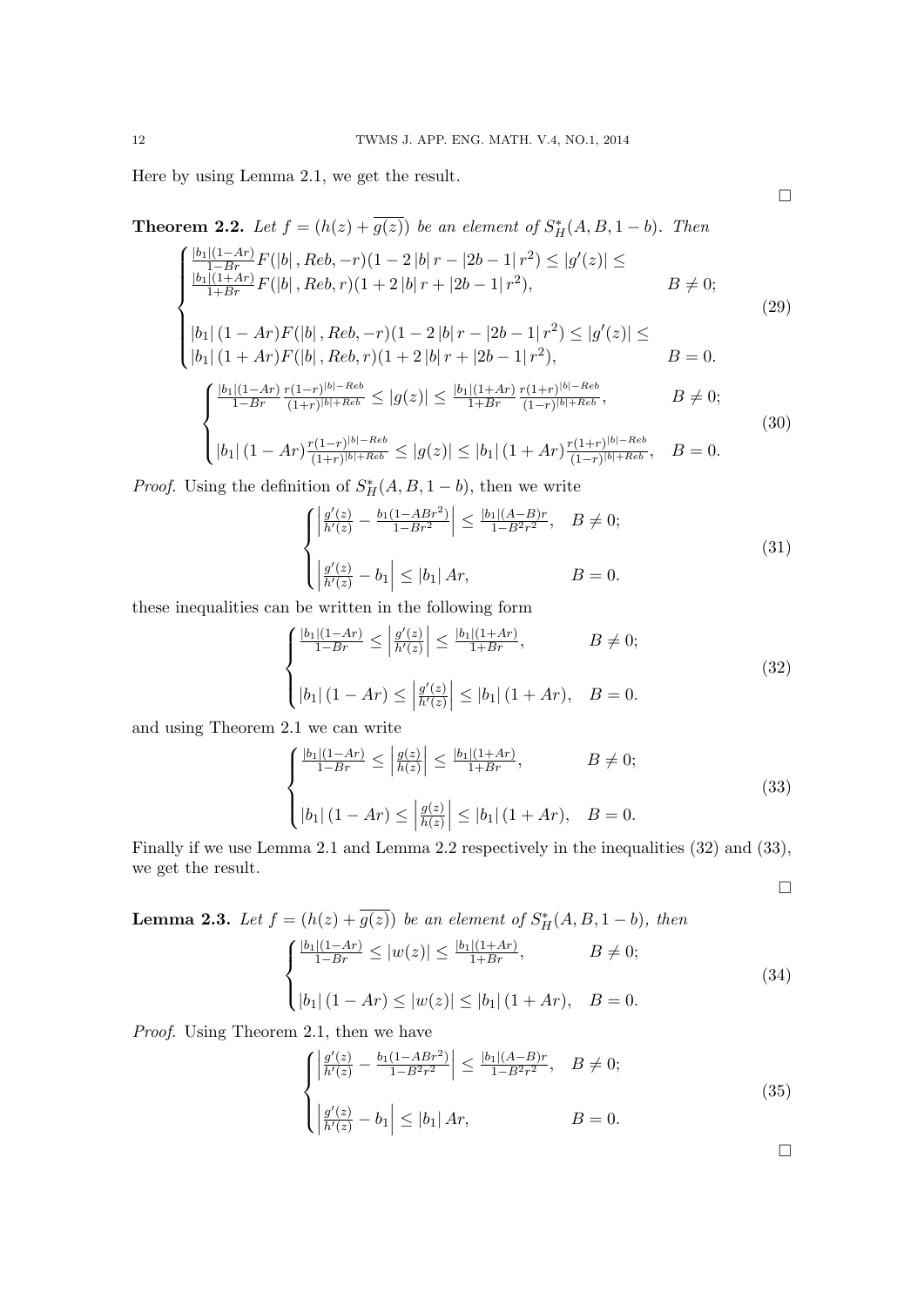**Corollary 2.1.** *Let*  $f = (h(z) + g(z))$  *be an element of*  $S^*(1-b)$ *, then*  $[(1 - |b_1|) + (B - |b_1| A)r][(1 + |b_1|) + (B + |b_1| A)r]$  $\frac{A[r][(1+|b_1|)+(B+|b_1|A)r]}{(1+Br)^2} \leq (1-|w(z)|^2) \leq$  $[(1 - |b_1|) - (B - |b_1| A)r][(1 + |b_1|) + (B + |b_1| A)r]$  $(1 - Br)^2$ 

$$
\frac{(1+|b_1|)-(B+|b_1|A)r}{1-Br}\leq (1+|w(z)|)\leq \frac{(1+|b_1|)+(B+|b_1|A)r}{1+Br}
$$

$$
\frac{(1-|b_1|)+(B-|b_1|A)r}{1+Br}\leq (1-|w(z)|)\leq \frac{(1-|b_1|)-(B-|b_1|A)r}{1-Br}
$$

*Proof.* This corollary is a simple consequence of Lemma 2.3. □

**Corollary 2.2.** Let 
$$
f = (h(z) + \overline{g(z)})
$$
 be an element of  $S^*(A, B, 1 - b)$ , then  
\n
$$
[F(|b|, Reb, -r)]^2 (1-2|b|r-|2b-1|r^2)^2 \frac{[(1-|b_1|)+(B-|b_1|A)r][(1+|b_1|)+(B+|b_1|A)r]}{(1+Br)^2}
$$
\n
$$
\leq I_{\varepsilon} \leq
$$

$$
\leq J \leq
$$
  
[F(|b|, Reb, r)]<sup>2</sup>(1+2|b|r+|2b-1|r<sup>2</sup>)<sup>2</sup> $\frac{[(1-|b_1|)-(B-|b_1|A)r][(1+|b_1|)+(B+|b_1|A)r]}{(1-Br)^{2}}$ 

*Proof.* Since

$$
J_f = |h'(z)|^2 - |g'(z)|^2 = |h'(z)|^2 - |h'(z)w(z)|^2
$$
  
=  $|h'(z)|^2 (1 - |w(z)|^2),$ 

then using Lemma 2*.*2 and Corollary 2*.*1 we get it.

Corollary 2.3. Let 
$$
f = (h(z) + g(z))
$$
 be an element of  $S^*(A, B, 1 - b)$ , then  
\n
$$
\int_0^r [F(|b|, Reb, -r)](1 - 2|b|r - |2b - 1|r^2)\frac{(1 - |b_1|) + (B - |b_1|A)r}{1 + Br} dr \le |f|
$$
\n
$$
\int_0^r [F(|b|, Reb, r)](1 + 2|b|r + |2b - 1|r^2)\frac{(1 - |b_1|) - (B - |b_1|A)r}{1 - Br} dr
$$

*Proof.* Since

$$
(|h'(z)| - |g'(z)|) |dz| \le |df| \le (|h'(z)| + |g'(z)|) |dz| \Rightarrow
$$
  
\n
$$
(|h'(z)| - |h'(z)w(z)|) |dz| \le |df| \le (|h'(z)| + |h'(z)w(z)|) |dz| \Rightarrow
$$
  
\n
$$
|h'(z)| (1 - |w(z)|) |dz| \le |df| \le |h'(z)| (1 + |w(z)|) |dz|
$$
\n(36)

Using Lemma 2*.*2 and Corollary 2*.*1 in the inequality (36) we get

$$
[F(|b|, Reb, -r)](1 - 2|b|r - |2b - 1|r^2)\frac{(1 - r)(1 - |b_1|)}{(1 + |b_1|r)} \le |df| \le |F(|b|, Reb, r)](1 + 2|b|r + |2b - 1|r^2)\frac{(1 + r)(1 - |b_1|^2)}{(1 + |b_1|r)}
$$

After the integration of this inequality we obtain desired result.  $\Box$ 

**Theorem 2.3.** *If*  $f = (h(z) + g(z))$  *be an element of*  $S_H^*(A, B, 1 - b)$  *then* 

$$
\sum_{k=1}^{n} |G_k - h_k|^2 \le (A - B)^2 + \sum_{k=1}^{n-1} |-BG_k + Ah_k|^2
$$
\n(37)

*dr ≤ |f| ≤*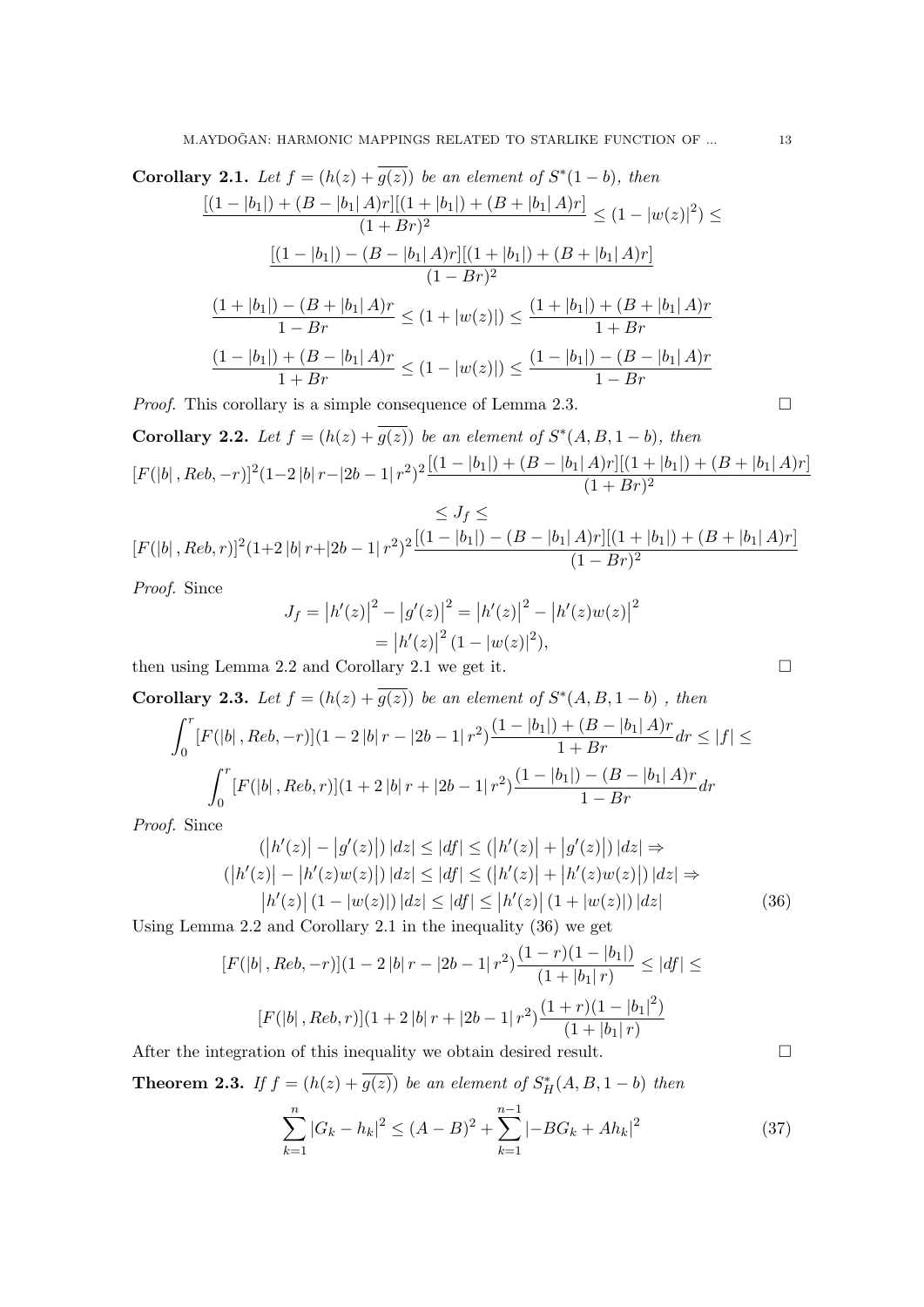Proof. If 
$$
f = (h(z) + \overline{g(z)}) \in S_H^*(A, B, 1 - b)
$$
  
\n
$$
\frac{g'(z)}{h'(z)} \prec b_1 \frac{1 + Az}{1 + Bz} \Rightarrow \frac{g(z)}{h(z)} \prec b_1 \frac{1 + Az}{1 + Bz}
$$
\n
$$
\frac{g(z)}{h(z)} = b_1 \frac{1 + Az}{1 + Bz}
$$
\n
$$
\frac{\frac{1}{b_1}(b_1z + b_2z^2 + b_3z^3 + \dots + b_nz^n)}{z + a_2z^2 + a_3z^3 + \dots + a_nz^n} = \frac{1 + Az}{1 + Bz}
$$
\n(38)

where

$$
G(z) = z + c_2 z^2 + c_3 z^3 + \dots
$$

and

$$
\phi(z) = \sum_{k=1}^{\infty} e_k z^k
$$

If we make simple calculations

$$
[G(z) - h(z)] = \phi(z)[-BG(z) + Ah(z)]
$$
  

$$
\sum_{k=0}^{\infty} c_k z^k - \sum_{k=0}^{\infty} h_k z^k = \sum_{k=1}^{\infty} e_k z^k [\sum_{k=0}^{\infty} -Bc_k z^k + \sum_{k=0}^{\infty} -Bh_k z^k]
$$
(39)  

$$
\Rightarrow (c_0 + c_1 z + c_2 z^2 + \dots + c_n z^n + \dots - h_0 - h_1 z - h_2 z^2 - \dots - h_k z^k)
$$

 $=(e_1z+e_2z^2+...+e_kz^k)(-Bc_0-Bc_1z-Bc_2z^2-...-Bc_kz^k+...+Ah_0+Ah_1z+Ah_2z^2+...+Ah_kz^k)$ Then we can write,

$$
\Rightarrow [(G_0 - h_0) + \sum_{k=1}^{\infty} (G_k - h_k)z^k] = (\sum_{k=1}^{\infty} e_k z^k)[(-BG_0 + Ah_0) + \sum_{k=1}^{\infty} (-BG_k + Ah_k)z^k].
$$
 (40)

if we take  $G_0 = h_0 = 1$ , in the equality (39), then

$$
\Rightarrow \left[\sum_{k=1}^{\infty} (G_k - h_k) z^k\right] = \left(\sum_{k=1}^{\infty} e_k z^k\right) \left[(A - B) + \sum_{k=1}^{\infty} (-BG_k + Ah_k) z^k\right].
$$
\n
$$
F(z) = \phi(z)G(z), |\phi(z)| < 1.
$$
\n(41)

Therefore we have

$$
|F(z)|^2 < |G(z)|^2 \Rightarrow \frac{1}{2} \int_0^{2\pi} \left| F(re^{i\theta}) \right|^2 d\theta \le \frac{1}{2\pi} \int_0^{2\pi} \left| G(re^{i\theta}) \right|^2 d\theta
$$
\n
$$
\Rightarrow \sum_{k=1}^n |G_k - h_k|^2 r^{2k} + \sum_{k=n+1}^\infty |s_k|^2 r^{2k} \le [(A - B)^2 + \sum_{k=1}^{n-1} |Bh_k + Ah_k|^2 r^{2k}] \tag{42}
$$
\nSince

\n
$$
\sum_{k=1}^\infty |s_k|^2 r^{2k} > 0,
$$

Since

$$
\left(\sum_{k=n+1}^{\infty} |s_k|^2 r^{2k}\right) > 0,
$$

then the equality (42) can be written in the following form.

$$
\sum_{k=0}^{n} (k+1)^2 |b_{k+1}|^2 r^{2k} \le \sum_{k=0}^{n} (k+1)^2 |a_{k+1}|^2 r^{2k},
$$